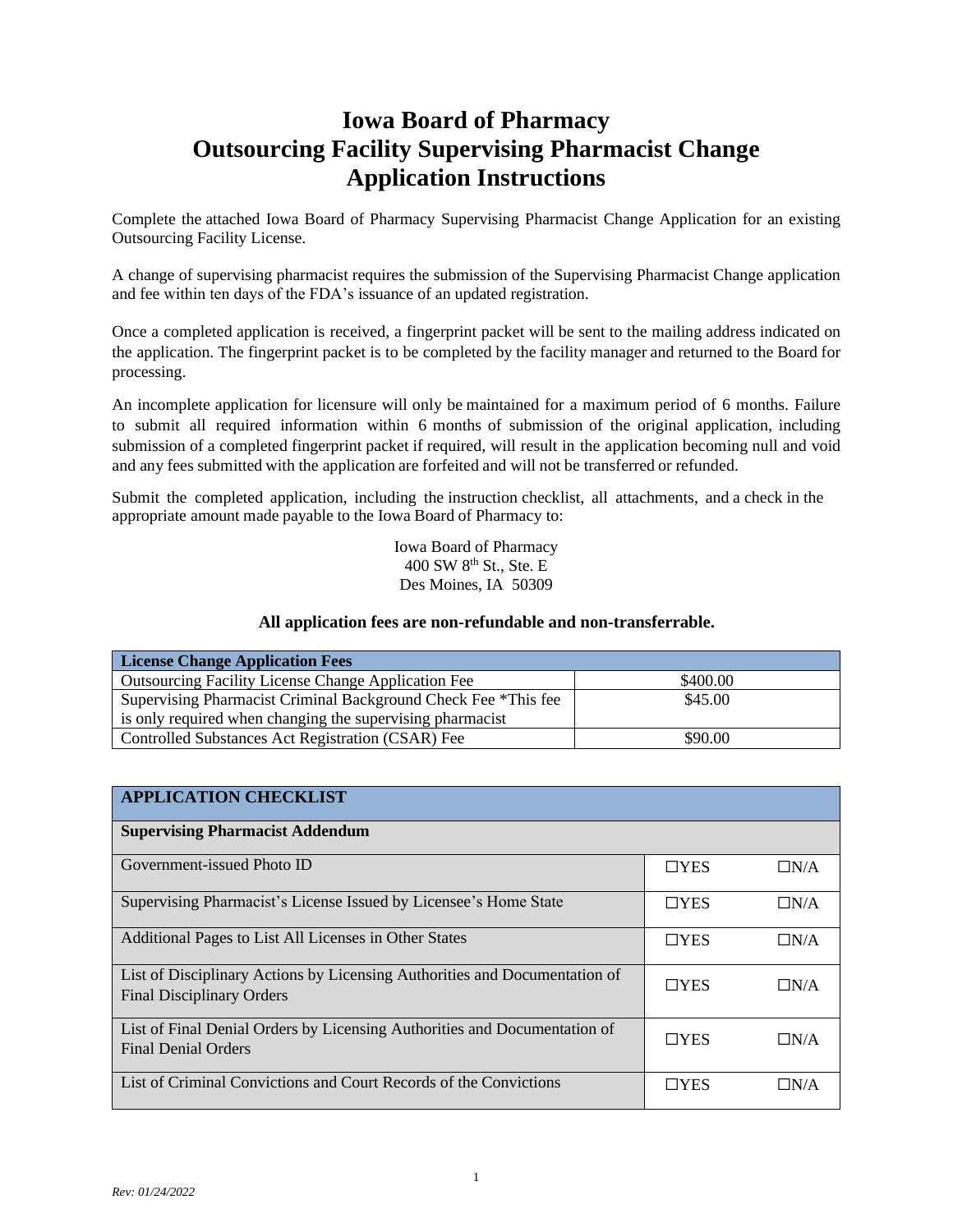**Iowa Board of Pharmacy** 400 S.W. 8<sup>th</sup> St. Ste. E Des Moines, IA 50309-4688 515-281-5944 https://pharmacy.iowa.gov/



# **APPLICATION FOR OUTSOURCING FACILITY SUPERVISING PHARMACIST CHANGE**

Please type or print legibly in ink. Applications submitted to change the supervising pharmacist must complete the effective date of change field(s). **Incomplete or illegible forms will delay the issuance of your license.**

| <b>LICENSEE INFORMATION</b>                            |  |
|--------------------------------------------------------|--|
| <b>Name of Licensee:</b>                               |  |
| (Name in which outsourcing facility is doing business) |  |
| <b>Iowa License Number:</b>                            |  |
| <b>Legal Name:</b>                                     |  |
| <b>Federal Tax ID#:</b>                                |  |
| <b>NABP</b> e-Profile ID:                              |  |
| <b>Name of Supervising Pharmacist:</b>                 |  |

If you do not have an NABP e-profile number, you may create one by going to nabp.pharmacy

| <b>Outsourcing Facility Address (Physical location of facility)</b> |  |        |                  |             |
|---------------------------------------------------------------------|--|--------|------------------|-------------|
| <b>Street Address:</b>                                              |  |        |                  | Suite $#$ : |
| City:                                                               |  | State: | <b>Zip Code:</b> |             |

The facility phone number must be a direct number to the licensed facility

| Telephone #:          |                                             | Landline $\square$<br>Cell Phone# $\Box$<br>If cell, will you accept text messages? $\Box Y \Box N$ |  |             |  |
|-----------------------|---------------------------------------------|-----------------------------------------------------------------------------------------------------|--|-------------|--|
| <b>Web Site:</b>      |                                             |                                                                                                     |  | <b>Fax:</b> |  |
| <b>Email Address:</b> |                                             |                                                                                                     |  |             |  |
|                       | <b>Emergency Contact Phone at facility:</b> |                                                                                                     |  |             |  |

| Mailing Address (where all correspondence regarding licensure will be sent if other than facility address) |  |  |        |  |                  |  |
|------------------------------------------------------------------------------------------------------------|--|--|--------|--|------------------|--|
| <b>Street Address:</b>                                                                                     |  |  |        |  | Suite $\#$ :     |  |
| <b>Address:</b>                                                                                            |  |  |        |  |                  |  |
| City:                                                                                                      |  |  | State: |  | <b>Zip Code:</b> |  |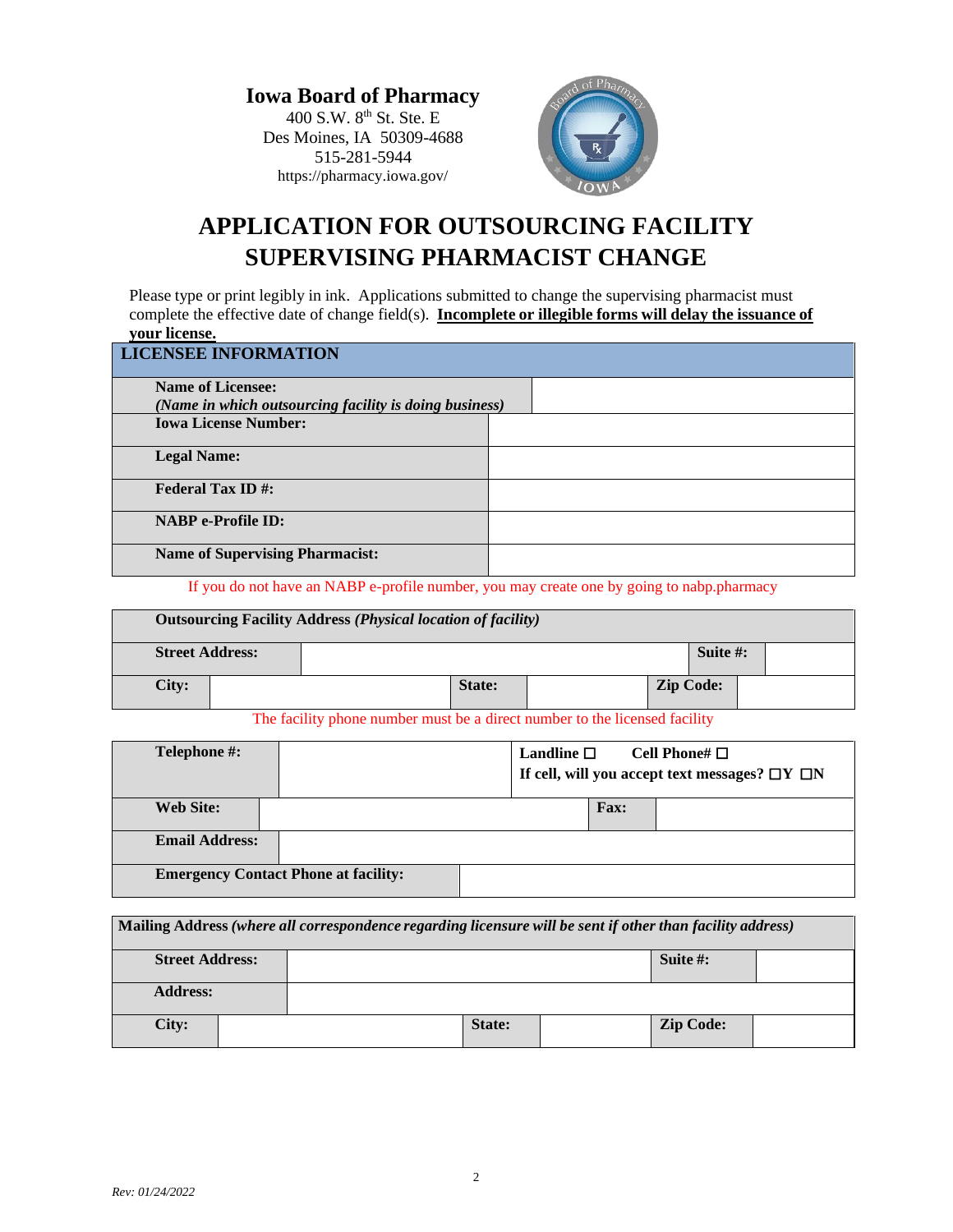| <b>Effective Date of Change:</b> |        |                                                                            |
|----------------------------------|--------|----------------------------------------------------------------------------|
|                                  |        | 2. SUPERVISING PHARMACIST IDENTIFICATION (attach copy of government-issued |
| <i>identification</i> )          |        |                                                                            |
| <b>First Name:</b>               |        |                                                                            |
| <b>Middle Name:</b>              |        |                                                                            |
| <b>Last Name:</b>                |        |                                                                            |
| <b>Previous Name(s):</b>         |        |                                                                            |
| <b>Street Address:</b>           |        |                                                                            |
| City:                            | State: | Zip:                                                                       |
| Date of Birth:                   |        | SSN:                                                                       |
| <b>Primary Phone:</b>            |        |                                                                            |
| <b>Email Address:</b>            |        |                                                                            |

**LICENSE INFORMATION** *(List all states where you are or have previously been licensed as a pharmacist, attach additional pages if necessary and attach a copy of home state license)*

| <b>State</b> | <b>License Number</b> |                      | Active    |
|--------------|-----------------------|----------------------|-----------|
|              |                       | $\top$ YES           | $\Box$ NO |
|              |                       | $\Box$ YES $\Box$ NO |           |
|              |                       | <b>YES</b><br>a a    | $\Box$ NO |

| <b>DISCIPLINARY ACTIONS</b>                                                                                    |           |  |  |
|----------------------------------------------------------------------------------------------------------------|-----------|--|--|
| Have you ever disciplined by any licensing authority? Discipline includes, but is not limited to, citations,   |           |  |  |
| reprimands, fines, and license/registration restrictions, probation, suspension, revocation, or surrender.     |           |  |  |
|                                                                                                                | YES<br>NO |  |  |
| Include a separate sheet listing all disciplinary actions by any licensing authority and include documentation |           |  |  |
| of any final disciplinary orders not previously reported to the Board.                                         |           |  |  |
| Attachment included:                                                                                           | YES<br>NO |  |  |
| Have you ever been denied a license by any licensing authority?                                                |           |  |  |
|                                                                                                                | YES<br>NO |  |  |
| Include a separate sheet listing all final denial orders by any licensing authority and include documentation  |           |  |  |
| of any final denial orders not previously reported to the Board.                                               |           |  |  |
| Attachment included:                                                                                           | YES       |  |  |